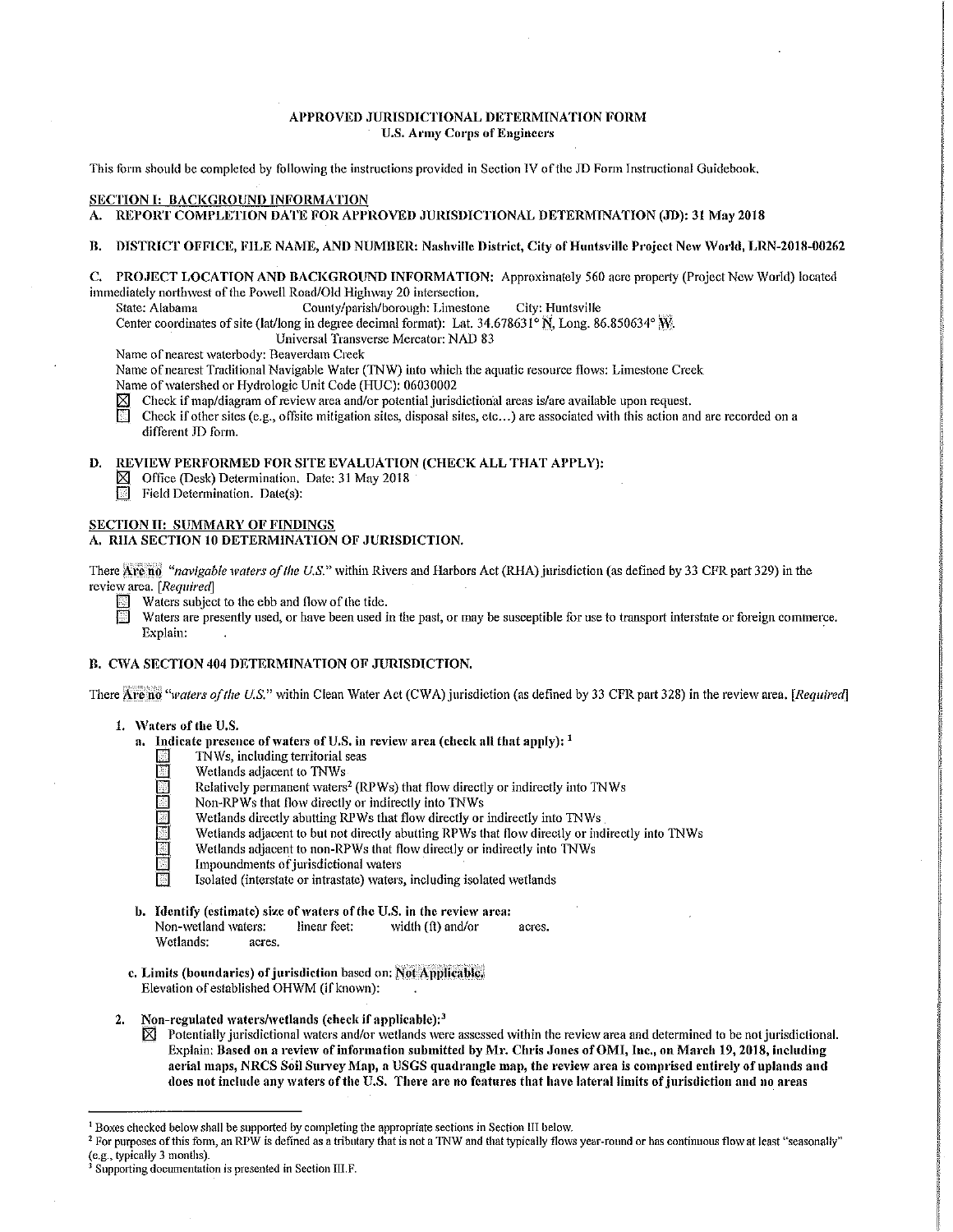within the review area meet the criteria in the 1987 Corps of Engineers wetland delineation manual and/or appropriate<br>regional supplement.

 $\overline{a}$ 

 $\sim$ 

 $\mathcal{A}_\mathrm{c}$ 

 $\mathbf{r}$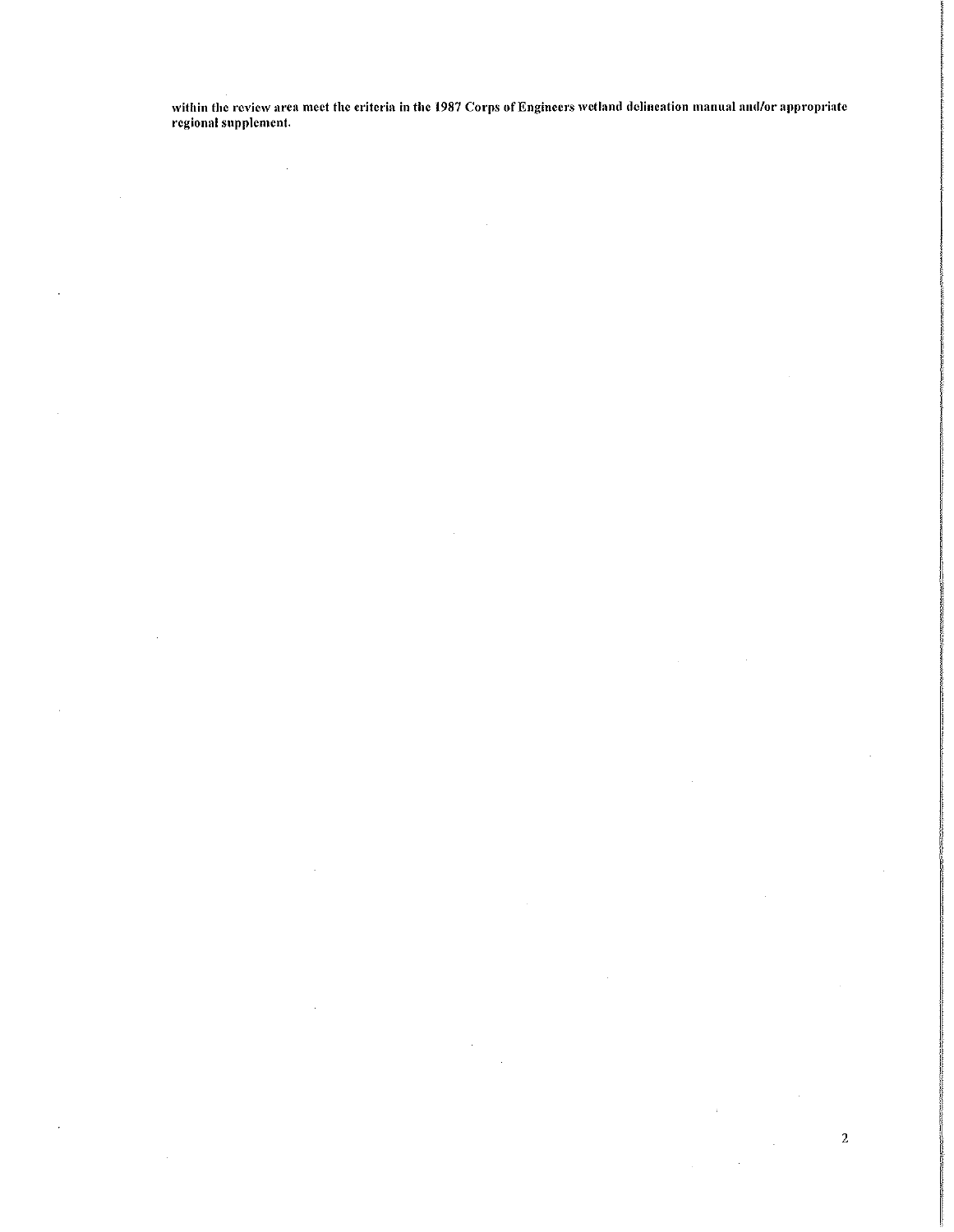#### SECTION III: CWA ANALYSIS

## A. TNWs AND WETLANDS ADJACENT TO TNWs

The agencies will assert jurisdiction over TNWs and wetlands adjacent to TNWs. If the aquatic resource is a TNW, complete Section III.A.1 and Section III.D.1. only; if the aquatic resource is a wetland adjacent to a TNW, complete Sections III.A.1 and 2 and Section HI.D.1.; otherwise, see Section HI.B below.

#### I. TNW

Identify TNW:

Summarize rationale supporting determination:

2. Wetland adjacent to TNW Summarize rationale supporting conclusion that wetland is "adjacent":

## B. CHARACTERISTICS OF TRIBUTARY (THAT IS NOT A TNW) AND ITS ADJACENT WETLANDS (IF ANY):

This section summarizes information regarding characteristics of the tributary and its adjacent wetlands, if any, and it helps determine whether or not the standards for jurisdiction established under *Rapanos* have been met.

The agencies will assert jurisdiction over non-navigable tributaries of TNWs where the tributaries are "relatively permanent waters" (RPWs), i.e. tributaries that typically flow year-round or have continuous flow at least seasonally (e.g., typically 3 months). A wetland that directly abuts an RPW is also jurisdictional. If the aquatic resource is not a TNW, but has year-round (perennial) flow, skip to Section III.D.2. If the aquatic resource is a wetland directly abutting a tributary with perennial flow, skip to Section 111.D.4.

A wetland that is adjacent to but that does not directly abut an RPW requires a significant nexus evaluation. Corps districts and EPA regions will include in the record any available information that documents the existence of a significant nexus between a relatively permanent tributary that is not perennial (and its adjacent wetlands if any) and a traditional navigable water, even though a significant nexus finding is not required as a matter of law,

If the waterbody<sup>4</sup> is not an RPW, or a wetland directly abutting an RPW, a JD will require additional data to determine if the waterbody has a significant nexus with a TNW. If the tributary has adjacent wetlands, the significant nexus evaluation must consider the tributary in combination with all of its adjacent wetlands. This significant nexus evaluation that combines, for analytical purposes, the tributary and all of its adjacent wetlands is used whether the review area identified in the JD request is the tributary, or its adjacent wetlands, or both. If the JD covers a tributary with adjacent wetlands, complete Section III.B.1 for the tributary, Section III.B.2 for any onsite wetlands, and Section III.B.3 for all wetlands adjacent to that tributary, both onsite and offsite, The determination whether a significant nexus exists is determined in Section III.C below.

1. Characteristics of non-TNWs that flow directly or indirectly into TNW

- (i)
	- General Area Conditions:<br>Watershed size: Pick List Watershed size: 
	<br>
	Drainage area: 
	PickList Drainage area: Average annual rainfall: inches Average annual snowfall: inches
- (ii) Physical Characteristics:
	- (a) Relationship with TNW:

Tributary flows directly into TNW.  $\Box$  Tributary flows through Pick List tributaries before entering INW.

Project waters are Pick List river miles from TNW. Project waters are Pick List river miles from RPW. Project waters are Pick List aerial (straight) miles from TNW. Project waters are Pick: List aerial (straight) miles from RPW. Project waters cross or serve as state boundaries. Explain:

Identify flow route to TNW5: Tributary stream order, if known:

<sup>&</sup>lt;sup>4</sup> Note that the Instructional Guidebook contains additional information regarding swales, ditches, washes, and erosional features generally and in the arid **West** 

<sup>&</sup>lt;sup>5</sup> Flow route can be described by identifying, e.g., tributary a, which flows through the review area, to flow into tributary b, which then flows into TNW.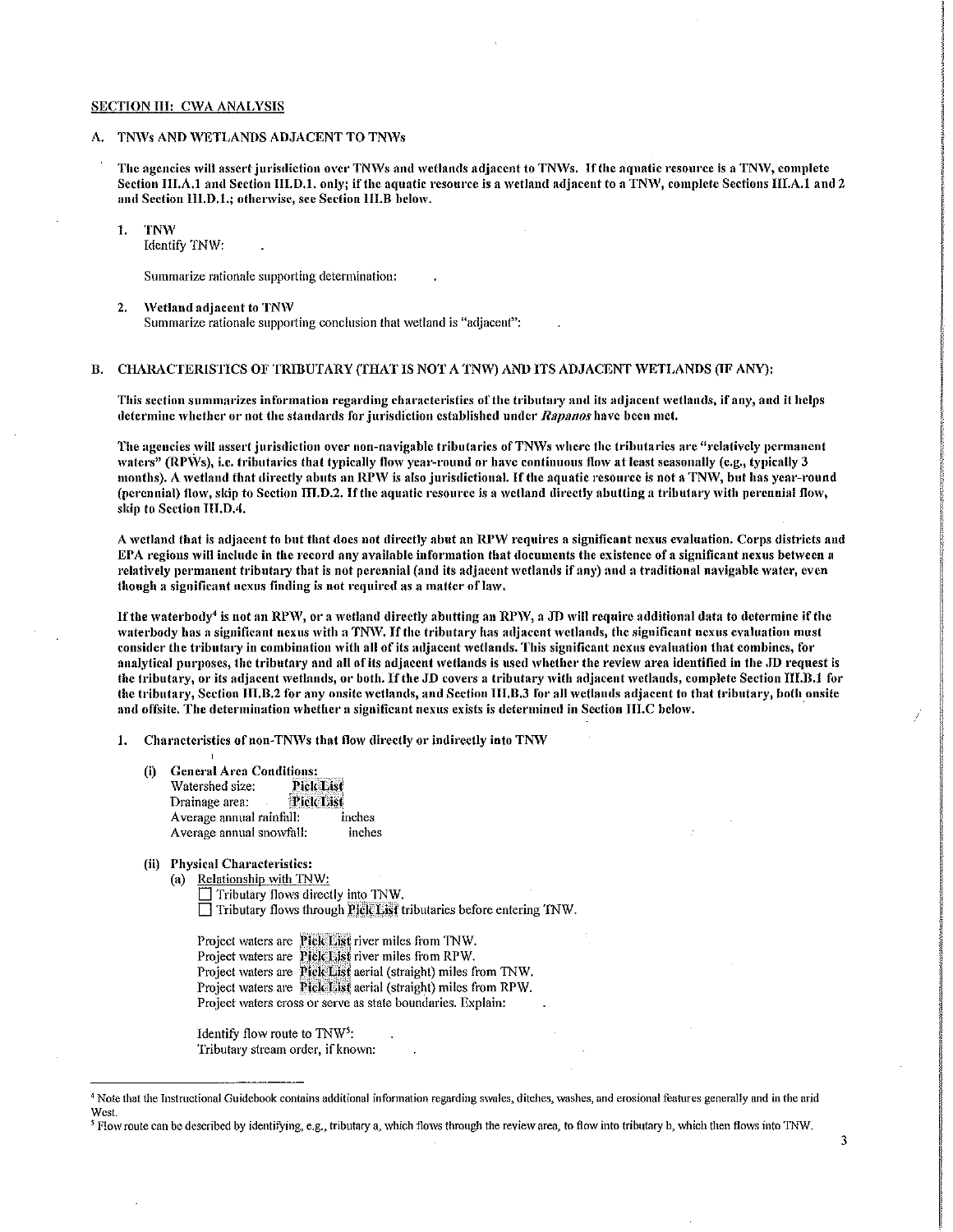|  | (b) General Tributary Characteristics (check all that apply):<br>Tributary is:<br>Natural<br>Artificial (man-made), Explain:<br>Manipulated (man-altered). Explain:                                                                                                                                                                                                                                                                                                                                                                                                                                                                                          |
|--|--------------------------------------------------------------------------------------------------------------------------------------------------------------------------------------------------------------------------------------------------------------------------------------------------------------------------------------------------------------------------------------------------------------------------------------------------------------------------------------------------------------------------------------------------------------------------------------------------------------------------------------------------------------|
|  | Tributary properties with respect to top of bank (estimate):<br>Average width:<br>feet<br>Average depth:<br>feet<br>Average side slopes: Pick List.                                                                                                                                                                                                                                                                                                                                                                                                                                                                                                          |
|  | Primary tributary substrate composition (check all that apply):<br>Silts<br>□ Sands<br>Concrete<br>Muck<br>Cobbles<br>Gravel<br>Vegetation. Type/% cover:<br>Bedrock<br>Other. Explain:                                                                                                                                                                                                                                                                                                                                                                                                                                                                      |
|  | Tributary condition/stability [e.g., highly eroding, sloughing banks]. Explain:<br>Presence of run/riffle/pool complexes. Explain:<br>Tributary geometry: Pick List<br>$\%$<br>Tributary gradient (approximate average slope):                                                                                                                                                                                                                                                                                                                                                                                                                               |
|  | (c) $Flow:$<br>Tributary provides for: Pick List<br>Estimate average number of flow events in review area/year: Pick List<br>Describe flow regime:<br>Other information on duration and volume:                                                                                                                                                                                                                                                                                                                                                                                                                                                              |
|  | Surface flow is: Pick List. Characteristics:                                                                                                                                                                                                                                                                                                                                                                                                                                                                                                                                                                                                                 |
|  | Subsurface flow: Pick List. Explain findings:<br>$\Box$ Dye (or other) test performed:                                                                                                                                                                                                                                                                                                                                                                                                                                                                                                                                                                       |
|  | Tributary has (check all that apply):<br>Bed and banks<br>OHWM <sup>6</sup> (check all indicators that apply):<br>clear, natural line impressed on the bank<br>the presence of litter and debris<br>destruction of terrestrial vegetation<br>changes in the character of soil<br>$\Box$ shelving<br>the presence of wrack line<br>vegetation matted down, bent, or absent<br>sediment sorting<br>$\Box$ leaf litter disturbed or washed away<br>scour<br>multiple observed or predicted flow events<br>$\Box$ sediment deposition<br>abrupt change in plant community<br>water staining<br>$\Box$ other (list):<br>Discontinuous OHWM. <sup>7</sup> Explain: |
|  | If factors other than the OHWM were used to determine lateral extent of CWA jurisdiction (check all that apply):<br><b>Ell</b> High Tide Line indicated by:<br>长江<br>Mean High Water Mark indicated by:<br>$\Box$ oil or scum line along shore objects<br>survey to available datum;<br>fine shell or debris deposits (foreshore)<br>physical markings;<br>□ vegetation lines/changes in vegetation types.<br>physical markings/characteristics<br>tidal gauges<br>other (list):                                                                                                                                                                             |
|  | (iii) Chemical Characteristics:<br>Characterize tributary (e.g., water color is clear, discolored, oily film; water quality; general watershed characteristics, etc.).<br>Explain:<br>Identify specific pollutants, if known:                                                                                                                                                                                                                                                                                                                                                                                                                                |

 $\overline{1}$ 

 $\overline{\mathbf{4}}$ 

<sup>&</sup>lt;sup>6</sup>A natural or man-made discontinuity in the OHWM does not necessarily sever jurisdiction (e.g., where the stream temporarily flows underground, or where the OHWM has been removed by development or agricultural practices)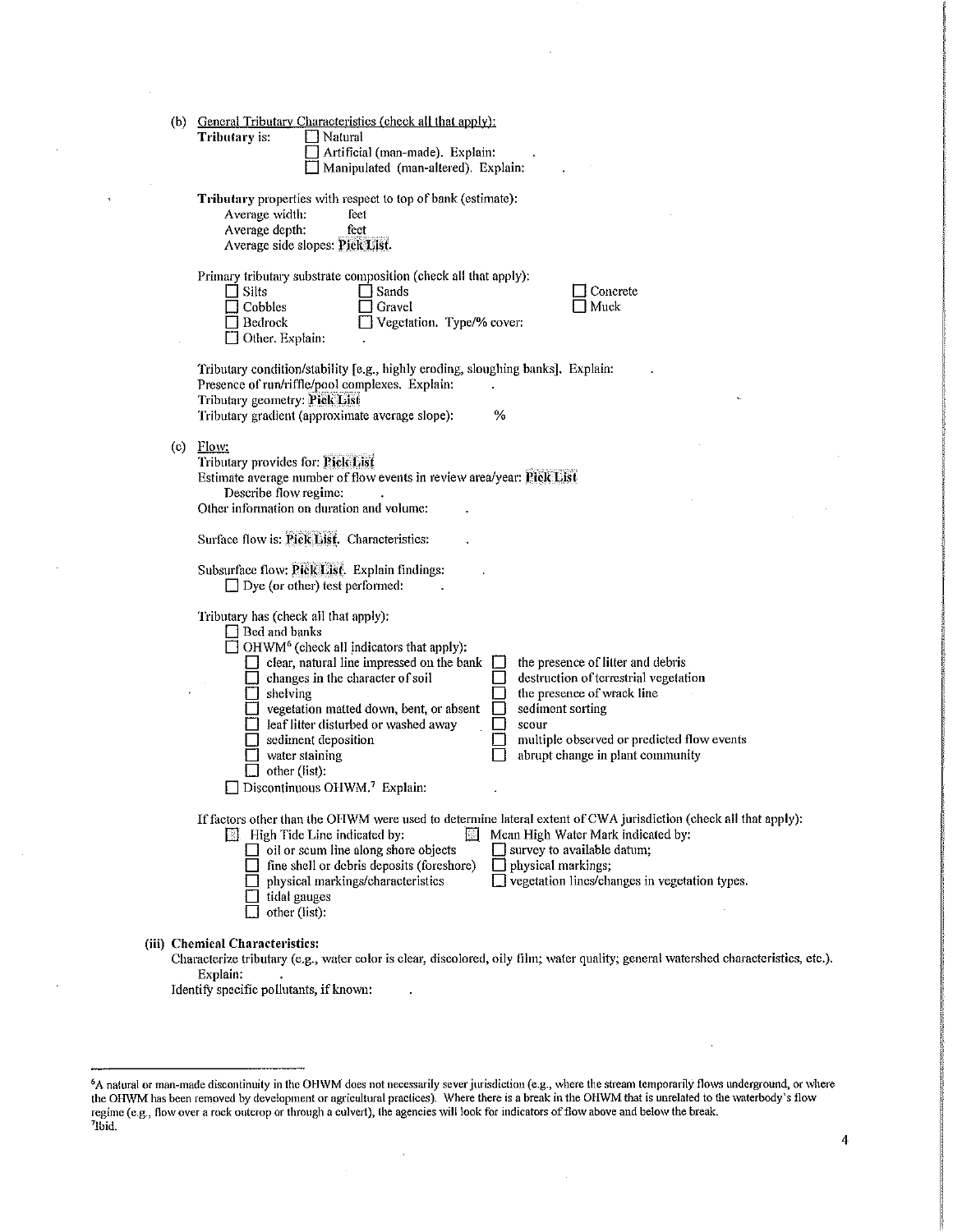## (iv) Biological Characteristics. Channel supports (check all that apply):

- $\Box$  Riparian corridor. Characteristics (type, average width):
- Wetland fringe. Characteristics:
- $\Box$  I-labitat for:
	- D Federally Listed species, Explain findings:
	- $\Box$  Fish/spawn areas. Explain findings:
	- $\Box$  Other environmentally-sensitive species. Explain findings:

 $\Box$  Aquatic/wildlife diversity. Explain findings:

## 2. Characteristics of wetlands adjacent to non-TNW that flow directly or indirectly into TNW

#### (i) Physical Characteristics:

- (a) General Wetland Characteristics:
- Properties:
	- Wetland size: acres
	- Wetland type. Explain:
	- Wetland quality. Explain:

Project wetlands cross or serve as state boundaries. Explain:

(b) General Flow Relationship with Non-TNW:

Flow is: Pick List. Explain:

Surface flow is: Pick List Characteristics:

Subsurface flow: Pick List. Explain findings:  $\Box$  Dye (or other) test performed:

- (c) Wetland Adjacency Determination with Non-TNW:
	- $\Box$  Directly abutting
	- $\Box$  Not directly abutting
		- $\Box$  Discrete wetland hydrologic connection. Explain:
		- D Ecological connection. Explain:
		- $\Box$  Separated by berm/barrier. Explain:

## (d) Proximity (Relationship) to TNW

Project wetlands are Pick List river miles from TNW. Project waters are Pick List aerial (straight) miles from TNW. Flow is from: Pick List. Estimate approximate location of wetland as within the Piele List floodplain.

#### (ii) Chemical Characteristics:

Characterize wetland system (e.g., water color is clear, brown, oil film on surface; water quality; general watershed characteristics; etc.). Explain:

Identify specific pollutants, if known:

#### (iii) Biological Characteristics, Wetland supports (check all that apply):

- □ Riparian buffer. Characteristics (type, average width):<br>□ Vegetation type/percent cover. Explain:<br>□ Habitat for:
- Vegetation type/percent cover. Explain:
- Habitat for:
	- Detaily Listed species. Explain findings:
	- $\Box$  Fish/spawn areas. Explain findings:
	- D Other environmentally-sensitive species. Explain findings:
	- $\Box$  Aquatic/wildlife diversity. Explain findings:

#### 3. Characteristics of all wetlands adjacent to the tributary (if any)

All wetland(s) being considered in the cumulative analysis: Pick List

Approximately  $($ ) acres in total are being considered in the cumulative analysis.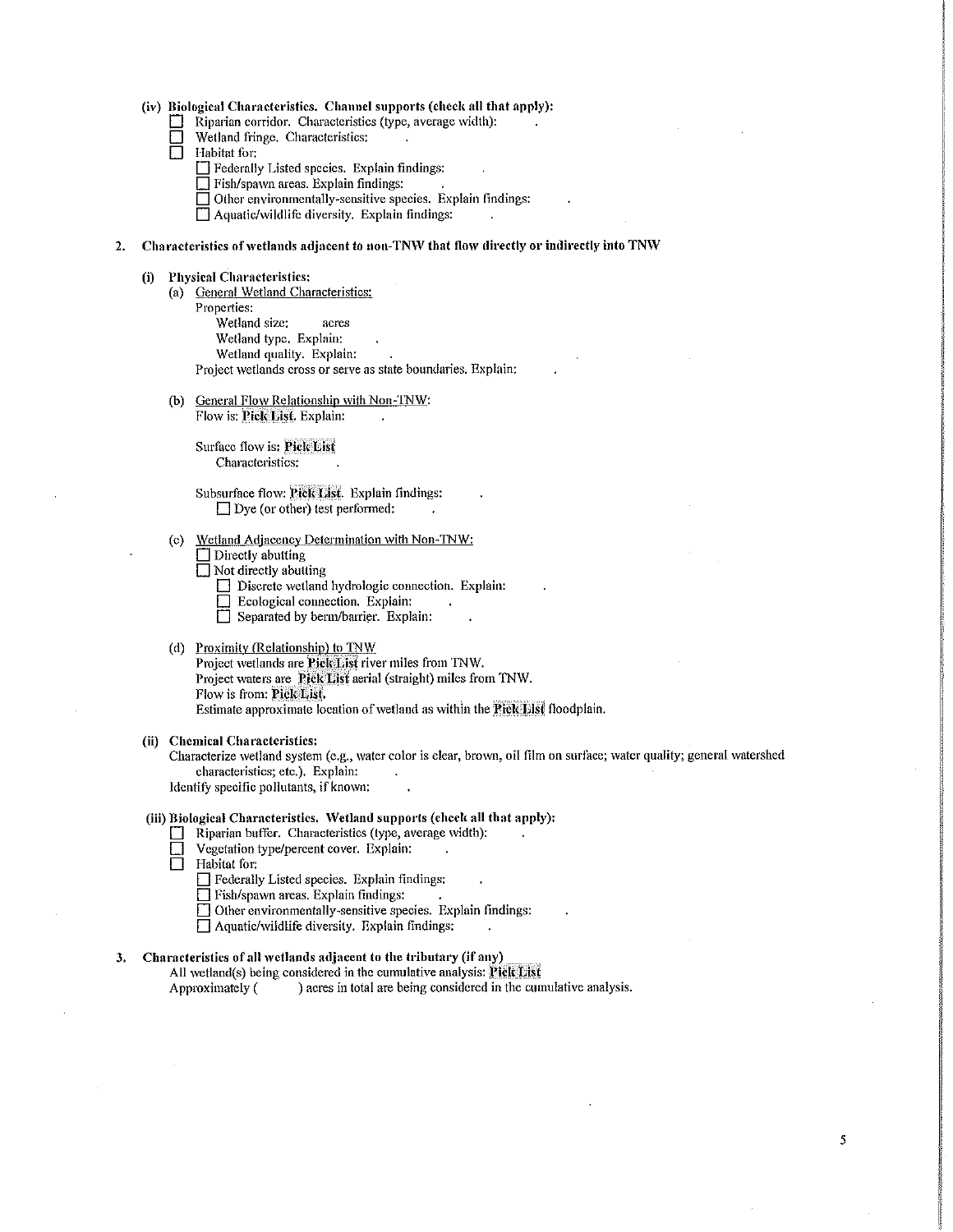For each wetland, specify the following:

Directly abuts? (Y/N) Size (in acres) Directly abuts? (Y/N) Size (in acres)

Summarize overall biological, chemical and physical functions being performed:

# c. SIGNIFICANT NEXUS DETERMINATION

A significant nexus analysis will assess the flow characteristics and functions of the tributary itself and the functions performed by any wetlands adjacent to the tributary to determine if they significantly affect the chemical, physical, and biological integrity of a TNW. For each of the following situations, a significant nexus exists if the tributary, in combination with all of its adjacent wetlands, has more than a speculative or insubstantial effect on the chemical, physical and/or biological integrity of a TNW. Considerations when evaluating significant nexus include, but are not limited to the volume, duration, and frequency of the flow of water in the tributary and its proximity to a TNW, and the functions performed by the tributary and all its adjacent wetlands. It is not appropriate to determine significant nexus based solely on any specific threshold of distance (e.g. between a tributary and its adjacent wetland or between a tributary and the TNW). Similarly, the fact an adjacent wetland lies within or outside of a floodplain is not solely determinative of significant nexus.

Draw connections between the features documented and the effects on the TNW, as identified in the *Rapanos* Guidance and discussed in the Instructional Guidebook. Factors to consider include, for example:

- Does the tributary, in combination with its adjacent wetlands (if any), have the capacity to carry pollutants or flood waters to 'INWs, or to reduce the amount of pollutants or flood 'vaters reaching a TNW?
- Does the tributary, in combination with its adjacent wetlands (if any), provide habitat and lifecycle support functions for fish and other species, such as feeding, nesting, spawning, or rearing young for species that are present in the TNW?
- Does the tributary, in combination with its adjacent wetlands (if any), have the capacity to transfer nutrients and organic carbon that support downstream foodwebs?
- Does the tributary, in combination with its adjacent wetlands (if any), have other relationships to the physical, chemical, or biological integrity of the TNW?

#### Note: the above list of considerations is not inclusive and other functions observed or known to occur should be documented below:

- 1. Significant nexus findings for non-RPW that has no adjacent wetlands and flows directly or indirectly into TNWs. Explain findings of presence or absence of significant nexus below, based on the tributary itself, then go to Section III.D:
- 2. Significant nexus findings for non-RPW and its adjacent wetlands, where the non-RPW flows directly or indirectly into TNWs. Explain findings of presence or absence of significant nexus below, based on the tributary in combination with all of its adjacent wetlands, then go to Section III, D:
- 3. Significant nexus findings for wetlands adjacent to an RPW but that do not directly abut the RPW. Explain findings of presence or absence of significant nexus below, based on the tributary in combination with all of its adjacent wetlands, then go to Section 111.D:

## DETERMINATIONS OF JURISDICTIONAL FINDINGS. THE SUBJECT WATERS/WETLANDS ARE (CHECK ALL THAT APPLY):

- 1. TNWs and Adjacent Wetlands. Check all that apply and provide size estimates in review area:  $\overline{\mathbb{S}}$  TNWs: linear feet width (ft), Or, acres. Wetlands adjacent to TNWs: acres.
- 2. RPWs that flow directly or indirectly into TNWs.
	- $\Box$  Tributaries of TNWs where tributaries typically flow year-round are jurisdictional. Provide data and rationale indicating that tributary is perennial:
	- **[1]** Tributaries of TNW where tributaries have continuous flow "seasonally" (e.g., typically three months each year) are jurisdictional. Data supporting this conclusion is provided at Section III.B. Provide rationale indicating that tributary flows seasonally: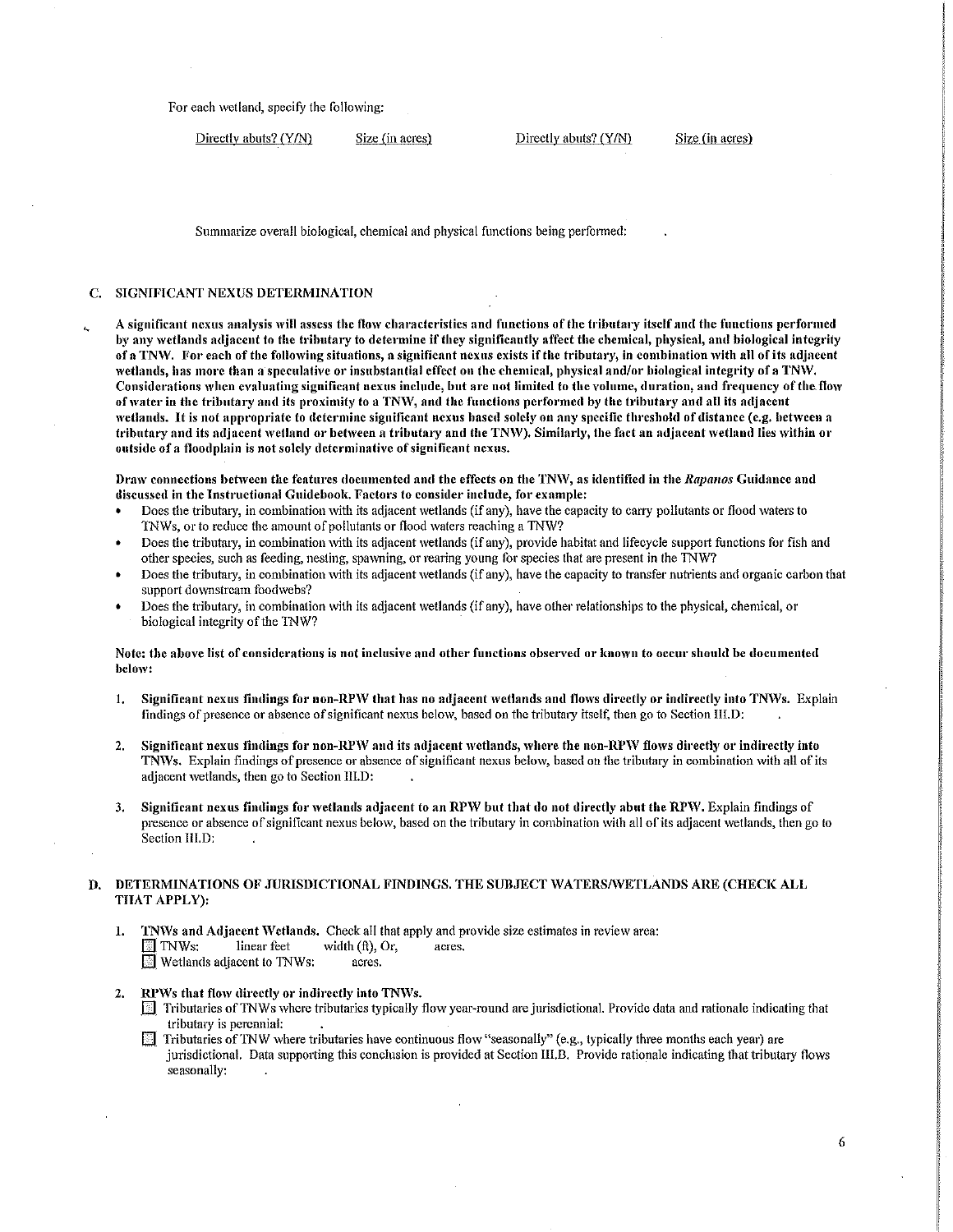Provide estimates for jurisdictional waters in the review area (check all that apply):

- Tributary waters: linear feet width (ft).<br>In Other non-wetland waters: acres.
- Other non-wetland waters:
- Identify type(s) of waters:
- 3. Non-RPWs<sup>8</sup> that flow directly or indirectly into TNWs.
	- $\mathbb{F}$  Waterbody that is not a TNW or an RPW, but flows directly or indirectly into a TNW, and it has a significant nexus with a TNW is jurisdictional. Data supporting this conclusion is provided at Section III.C.

Provide estimates for jurisdictional waters within the review area (check all that apply):<br>  $\Box$  Tributary waters: linear feet width (ft).

- Tributary waters:
- Other non-wetland waters: acres.
	- Identify type $(s)$  of waters:
- 4. Wetlands directly abutting an RPW that flow directly or indirectly into TNWs.

Wetlands directly abut RPW and thus are jurisdictional as adjacent wetlands.

- $\mathbb{F}$  Wetlands directly abutting an RPW where tributaries typically flow year-round. Provide data and rationale indicating that tributary is perennial in Section III.D.2, above. Provide rationale indicating that wetland is directly abutting an RPW:
- $\mathbb{F}$  Wetlands directly abutting an RPW where tributaries typically flow "seasonally." Provide data indicating that tributary is seasonal in Section III.B and rationale in Section III.D.2, above. Provide rationale indicating that wetland is directly abutting an RPW:

Provide acreage estimates for jurisdictional wetlands in the review area: acres.

5. Wetlands adjacent to but not directly abutting an RPW that flow directly or indirectly into TNWs.  $\Box$  Wetlands that do not directly abut an RPW, but when considered in combination with the tributary to which they are adjacent and with similarly situated adjacent wetlands, have a significant nexus with a TNW are jurisidictional. Data supporting this conclusion is provided at Section IIl.C.

Provide acreage estimates for jurisdictional wetlands in the review area: acres.

- Wetlands adjacent to non-RPWs that flow directly or indirectly into TNWs.
	- $\Box$  Wetlands adjacent to such waters, and have when considered in combination with the tributary to which they are adjacent and with similarly situated adjacent wetlands, have a significant nexus with a TNW are jurisdictional. Data supporting this conclusion is provided at Section III.C.

Provide estimates for jurisdictional wetlands in the review area: acres.

- 7. Impoundments of jurisdictional waters.<sup>9</sup>
	- As a general rule, the impoundment of a jurisdictional tributary remains jurisdictional.
	- Demonstrate that impoundment was created from "waters of the U.S.," or
	- Demonstrate that water meets the criteria for one of the categories presented above (1-6), or Demonstrate that water is isolated with a nexus to commerce (see E below).
	- Demonstrate that water is isolated with a nexus to commerce (see E below).
- E. ISOLATED (INTERSTATE OR INTRA-STATE] WATERS, INCLUDING ISOLATED WETLANDS, THE USE, DEGRADATION OR DESTRUCTION OF WHICH COULD AFFECT INTERSTATE COMMERCE, INCLUDING ANY SUCH WATERS (CHECK ALL THAT APPLY):<sup>10</sup>
	- which are or could be used by interstate or foreign travelers for recreational or other purposes.<br> $\Box$  from which fish or shellfish are or could be taken and sold in interstate or foreign commerce.
		- from which fish or shellfish are or could be taken and sold in interstate or foreign commerce.
	- which are or could be used for industrial purposes by industries in interstate commerce.

 $\boxed{\odot}$  Interstate isolated waters. Explain:

Other factors. Explain:

Identify water body and summarize rationale supporting determination:

<sup>&</sup>lt;sup>8</sup>See Footnote #3.

<sup>&</sup>lt;sup>9</sup> To complete the analysis refer to the key in Section IILD.6 of the Instructional Guidebook.<br><sup>10</sup> Prior to asserting or declining CWA jurisdiction based solely on this category, Corps Districts will clevate the action t review consistent with the process described in the Corps/EPA *Memorandum Regarding CWA Act Jurisdiction Following Rapanos.*